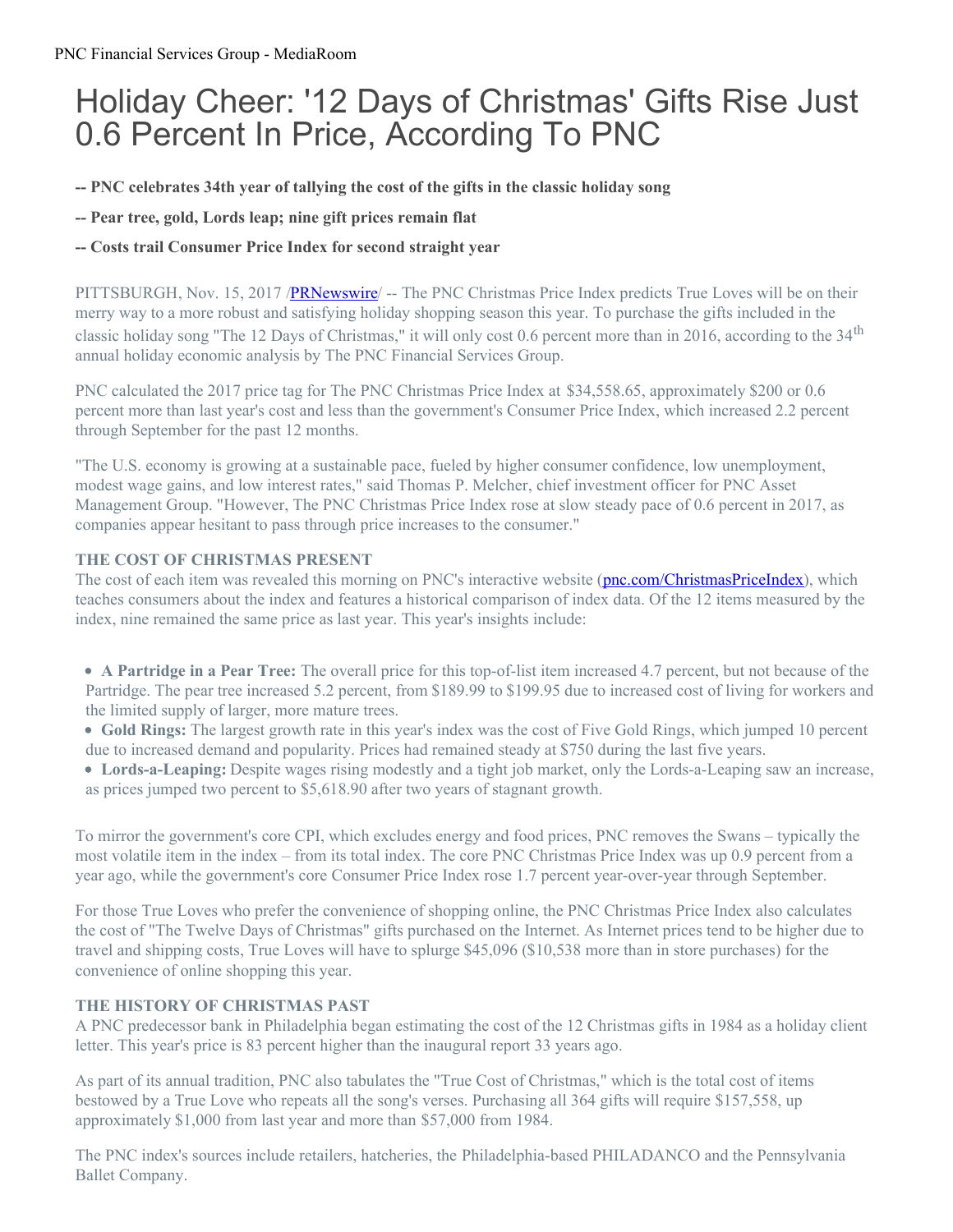### **THE EDUCATION OF CHRISTMAS YET TO COME**

The PNC Christmas Price Index website **[pnc.com/ChristmasPriceIndex](http://pnc.co/ChristmasPriceIndex)** also includes a downloadable coloring book for kids of all ages and interactive educational tools for teachers to help their students learn about the stock market. Each year, educators across the country use the PNC Christmas Price Index to teach middle and high school students about inflation and economic trends.

Teachers who visit the site will have access to a lesson plan from the Securities Industry and Financial Markets Association (SIFMA) [\(www.sifma.org/foundation](http://www.sifma.org/foundation)) that explains the PNC CPI, its significance and how to interpret its results. The activities in the lesson plan also help students make predictions about this year's cost of Christmas. The SIFMA Foundation is dedicated to providing youth of all backgrounds with an understanding of the capital markets. Its most popular program is The Stock Market Game™.

The PNC Financial Services Group, Inc. (NYSE: PNC) is one of the largest diversified financial services institutions in the United States, organized around its customers and communities for strong relationships and local delivery of retail and business banking including a full range of lending products; specialized services for corporations and government entities, including corporate banking, real estate finance and asset-based lending; wealth management and asset management. For information about PNC, visit [www.pnc.com](http://www.pnc.com/).

### [PNC CHRISTMAS PRICE INDEX FOLLOWS]

| 2017 PNC Christmas Price Index®                    |                    |           |      |             |          |                 |             |               |             |            |  |  |  |
|----------------------------------------------------|--------------------|-----------|------|-------------|----------|-----------------|-------------|---------------|-------------|------------|--|--|--|
| Based upon the song "The Twelve Days of Christmas" |                    |           |      |             |          |                 |             |               |             |            |  |  |  |
|                                                    | <b>TRADITIONAL</b> |           |      |             |          | <b>INTERNET</b> |             |               |             |            |  |  |  |
|                                                    |                    |           |      |             | % Change |                 |             |               |             | $%$ Change |  |  |  |
|                                                    | 2016               |           | 2017 |             | 2017/16  | 2016            |             | 2017          |             | 2017/16    |  |  |  |
| One Partridge in a Pear Tree                       | \$                 | 209.99    | \$   | 219.95      | 4.7%     | \$              | 244.94      | $\mathcal{S}$ | 269.00      | 9.8%       |  |  |  |
| Partridge                                          | \$                 | 20.00     | \$   | 20.00       | 0.0%     | \$              | 95.00       | \$            | 95.00       | $0.0\%$    |  |  |  |
| Pear Tree                                          | \$                 | 189.99    | \$   | 199.95      | 5.2%     | \$              | 149.94      | \$            | 174.00      | 16.0%      |  |  |  |
| <b>Two Turtle Doves</b>                            | \$                 | 375.00    | \$   | 375.00      | $0.0\%$  | \$              | 450.00      | $\mathcal{S}$ | 455.00      | 1.1%       |  |  |  |
| Three French Hen                                   | \$                 | 181.50    | \$   | 181.50      | $0.0\%$  | \$              | 281.50      | $\mathcal{S}$ | 281.50      | $0.0\%$    |  |  |  |
| Four Calling Birds                                 | \$                 | 599.96    | \$   | 599.96      | 0.0%     | \$              | 370.00      | $\mathbb{S}$  | 370.00      | $0.0\%$    |  |  |  |
| Five Gold Rings                                    | \$                 | 750.00    | \$   | 825.00      | 10.0%    | \$              | 899.75      | \$            | 899.75      | $0.0\%$    |  |  |  |
| Six Geese-a-Laying                                 | \$                 | 360.00    | \$   | 360.00      | $0.0\%$  | \$              | 1,350.00    | \$            | 1,488.00    | 10.2%      |  |  |  |
| Seven Swans-a-Swimming                             | \$                 | 13,125.00 |      | \$13,125.00 | 0.0%     |                 | \$15,125.00 |               | \$15,165.00 | 0.3%       |  |  |  |
| Eight Maids-a-Milking                              | \$                 | 58.00     | \$   | 58.00       | 0.0%     | \$              | 365.44      | \$            | 377.28      | 3.2%       |  |  |  |
| Nine Ladies Dancing                                | \$                 | 7,552.84  | \$   | 7,552.84    | 0.0%     | \$              | 8,322.55    | \$            | 8,322.55    | $0.0\%$    |  |  |  |
| 10 Lords-a-Leaping                                 | \$                 | 5,508.70  | \$   | 5,618.90    | 2.0%     |                 | \$13,373.35 |               | \$13,373.35 | $0.0\%$    |  |  |  |
| 11 Pipers Piping                                   | \$                 | 2,708.40  | \$   | 2,708.40    | 0.0%     | \$              | 2,200.00    | $\mathcal{S}$ | 2,475.00    | 12.5%      |  |  |  |
| 12 Drummers Drumming                               | \$                 | 2,934.10  | \$   | 2,934.10    | 0.0%     | \$              | 1,620.00    | \$            | 1,620.00    | $0.0\%$    |  |  |  |